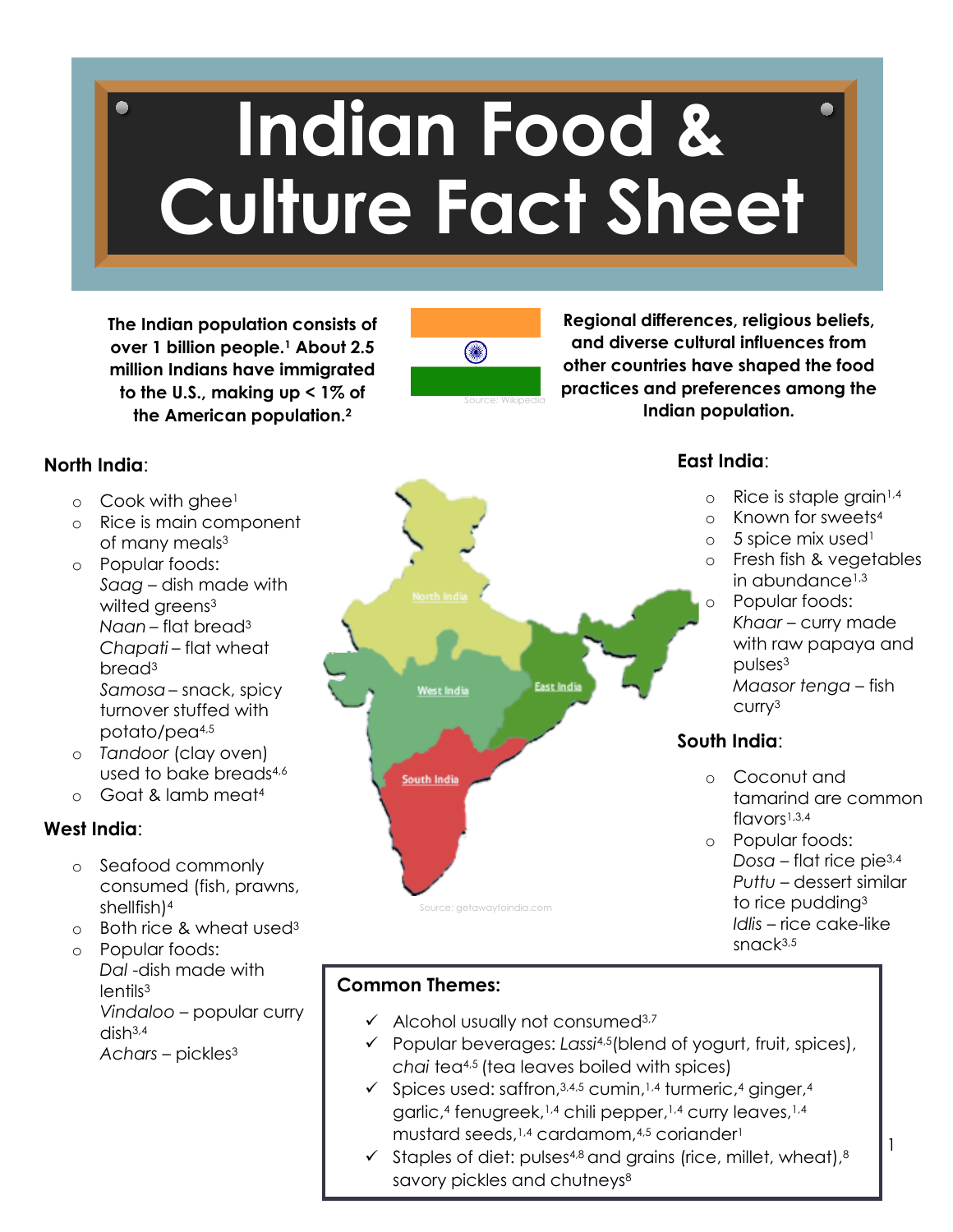### **RELIGIOUS INFLUENCES**

A large percentage (80%) of Indians are Hindu.<sup>1</sup> The Hindu value of non-violence and belief that the cow is sacred has resulted in many Indians practicing vegetarianism.4,9,10 There are seven periods of fasting in Hinduism, with the most popular being *Ekadashi*, a 36 hour fast starting after sundown on the 10<sup>th</sup> day of the moon and breaking on the morning of the 12<sup>th</sup> day.<sup>11,12</sup> Not all Hindus participate in fasting.<sup>3,11</sup> Some Indians are Muslim  $(-15%)$ <sup>1</sup> and adhere to the Islamic rule that eating pork is forbidden and "unclean."3,5,10

## EATING PATTERNS & ETIQUETTE

It is common in Indian to forgo cutlery and eat with the right hand.<sup>5</sup> The left hand is considered unclean.5 Bread is often torn and used to scoop food.4 Food is sometimes served on a *Thali*, or a large plate with samplings of different dishes.4 Food is meant to be eaten socially or enjoyed in groups.5 A typical eating pattern including three meals a day with dinner being the largest and eaten later at night.<sup>5</sup>



### HEALTH BELIEFS

Ayurvedic medicine is one of the world's oldest medical systems and remains one of India's traditional health care systems.13 Ayurvedic treatment involves the use of spices and plants for a holistic approach to healing and health.<sup>13</sup> Saffron, from the stamen of the crocus plant, has been used as an herbal remedy for various ailments, including cancer.3 Ginger is used to treat colds and headaches and is believed to have antifungal properties.3

### HEALTH CONCERNS

Indians have three times the prevalence and risk of coronary artery disease compared to the general population.7 Indians are more insulin resistant and have higher rates of hyperinsulinemia compared to the white population.7 Because of these risk factors, they have a higher risk of developing Type 2 diabetes mellitus than any other ethnic minority in the U.S.14

and replaced with preparation of convenience items, like canned and microwaveable Acculturation upon living in the U.S. typically results in a diet higher in processed foods, meat, and sugar-sweetened beverages.15 This American-ized diet is caused by replacing traditional foods, which are typically unavailable,15 with higher calorie foods, which are more affordable and accessible.14,16 Traditional cooking methods are often abandoned dishes.15 Overall the diet shifts to contain more saturated fat and less fiber.15

2